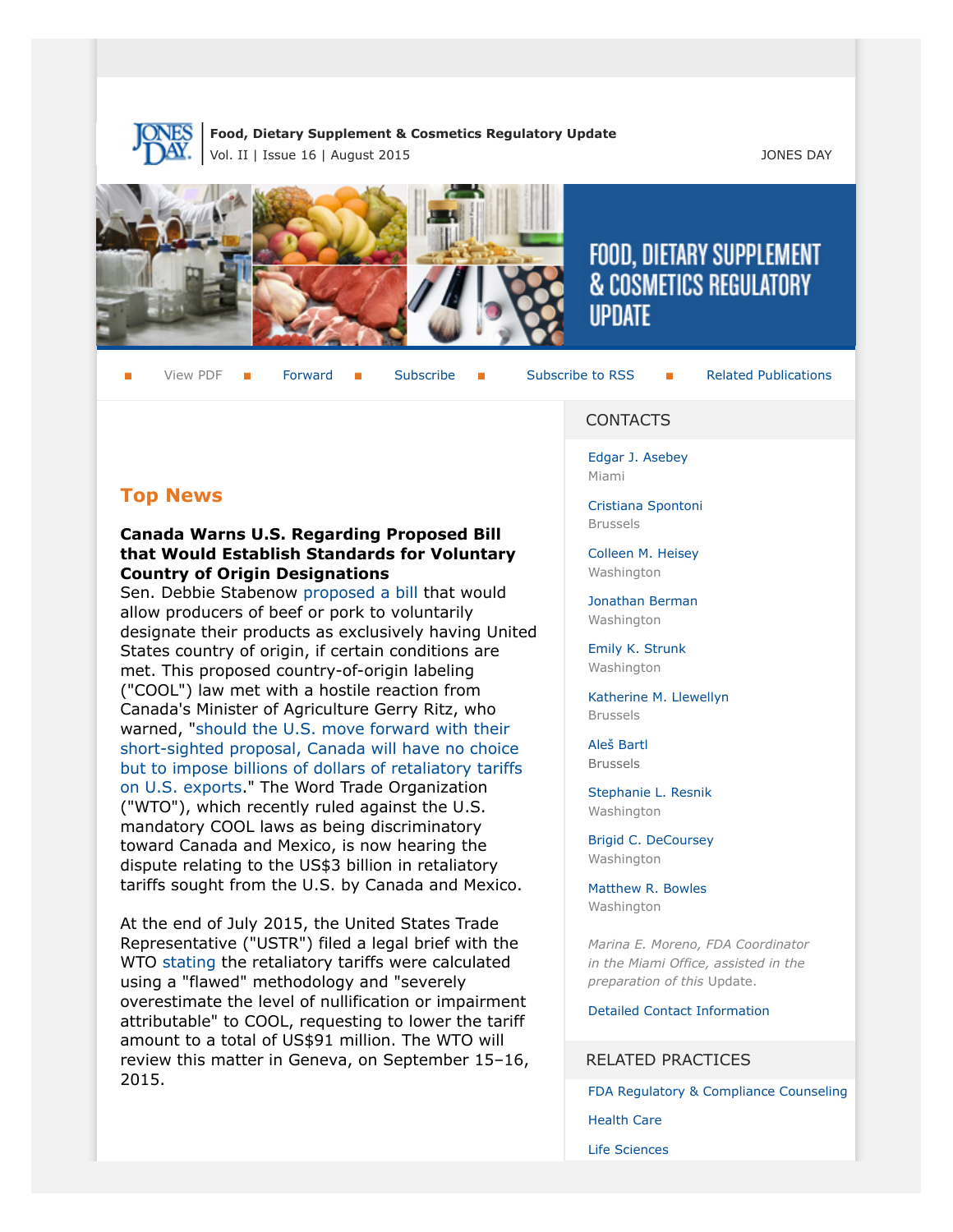**GMA Files Food Additive Petition with FDA for Low-Level Trans Fat Uses** On August 5, 2015, the Grocery Manufacturers Association ("GMA") [petitioned](http://www.gmaonline.org/news-events/newsroom/gma-petitions-fda-to-approve-low-level-uses-of-partially-hydrogenated-oils/) FDA to approve low-level partially hydrogenated oils ("PHOs" or "trans fat") for uses that are important for the production of safe foods, including for use as color and flavor carriers, and to deliver certain consumer-desired textural characteristics that other oils cannot provide (e.g., flakiness in doughs). For this purpose, GMA filed a food additive petition with FDA following the agency's recent decision on reclassifying PHOs from "GRAS" ("generally recognized as safe") to "food additives." For details on FDA's decision, see our Jones Day *Alert*, ["FDA Finds that Artificial Trans Fats Are Unsafe](http://www.jonesday.com/FDA-Finds-that-Artificial-Trans-Fats-Are-Unsafe-06-17-2015)." The association uses a highly detailed analysis of scientific evidence to claim there is a "reasonable certainty of no harm" from consumption of the uses and use levels of PHOs specified in the petition. In sharp contrast, the Physicians Committee for Responsible Medicine filed a [citizen](http://www.regulations.gov/#!documentDetail;D=FDA-2015-P-3009-0001) [petition](http://www.regulations.gov/#!documentDetail;D=FDA-2015-P-3009-0001) requesting the Commissioner to ban all trans fat acids, including the elimination of any exemptions, standing on the fact that "there is no consensus among qualified experts that trans fatty acids of any type are generally recognized as safe for any use in human food."

**Released Documents Assert Flawed Rulemaking Process Related to Waters Rule** On July 30, 2015, the House Committee on Oversight and Government Reform released [documents](https://oversight.house.gov/wp-content/uploads/2015/07/Army-Corps-Memoranda.zip) revealing the Army Corps of Engineers' ("Corps") disapproval of the U.S. Environmental Protection Agency ("EPA") officials' rulemaking process in producing the ["Waters of the United States" final rule](http://www2.epa.gov/sites/production/files/2015-06/documents/epa-hq-ow-2011-0880-20862.pdf). The Corps asserts that EPA based its expansion of the categories of bodies of waters subject to federal pollution controls on a flawed economic analysis. The Corps' documents maintain, for example, that [it would be "difficult](http://www.fb.org/newsroom/news_article/336/) [to determine whether a \[pond\] after a rainstorm ..." would be regulated "water" or an](http://www.fb.org/newsroom/news_article/336/) [excluded "puddle.](http://www.fb.org/newsroom/news_article/336/)" These documents also echo some of the American Farm Bureau Federation's ("AFBF") concerns about the controversial rule. AFBF President Bob Stallman referred to the "flawed economic study" as only one of the issues surrounding the rule. The AFBF is calling for an immediate withdrawal of the rule and a redraft that better addresses the concerns of affected parties, such as farmers, ranchers, and business owners across the country.

#### **EC Renews Financial Support to EU Farmers Hit by Russia's Newly Extended Embargo**

On August 7, 2015, the [European Commission \("EC"\) announced the extension of safety](http://ec.europa.eu/agriculture/newsroom/219_en.htm) [net measures available to Europe's agriculture sector](http://ec.europa.eu/agriculture/newsroom/219_en.htm), renewing benefits previously provided to farmers hit by Russia's ban on import of EU fruits and vegetables. The new aid package, which will last until June 30, 2016, aims to ease market pressures for the main groups of fruits and vegetables that were previously exported to Russia. The move follows the [announcement](http://www.reuters.com/article/2015/08/13/us-russia-crisis-food-idUSKCN0QI18R20150813) by the Russian government that it would continue its embargo on meat, fish, dairy products, and fruits and vegetables from the EU, the U.S., Australia, Canada, and Norway for a further 12 months. In addition, any food introduced into the country despite the import bans would be destroyed. Russia, which banned the import of certain foods and drinks as a response to Western sanctions over Ukraine's crisis, announced that this list of countries would also include Albania, Montenegro, Liechtenstein, and Iceland.

#### **Other News**

[Senators Urge FDA to Ban Powdered Caffeine Sales](http://www.brown.senate.gov/newsroom/press/release/following-reports-of-new-delivery-mechanisms-for-powdered-caffeine-brown-and-colleagues-urge-us-food-and-drug-administration-to-ban-retail-sale-of-deadly-product)

[U.S. Pork, Beef, and Lamb Exports Drop for First Half in 2015](http://www.ams.usda.gov/mnreports/lsbinternational.pdf)

[Poultry and Egg Producers Hit by Bird Flu Helped with Federal Funds](http://www.globalmeatnews.com/Safety-Legislation/Federal-funds-help-rebuild-US-poultry-stocks/?utm_source=newsletter_daily&utm_medium=email&utm_campaign=31-Jul-2015&c=9b0%2FNwNWp7FKDUk4GiAnqw6zEDBv%2FVNl&p2=)

[9th Circ. Upholds California's Shark Fin Ban Law](http://www.nytimes.com/aponline/2015/07/27/us/ap-us-shark-fin-ban.html?_r=0)

[EU and Vietnam Achieve Free Trade Agreement](http://europa.eu/rapid/press-release_MEMO-15-5468_en.htm)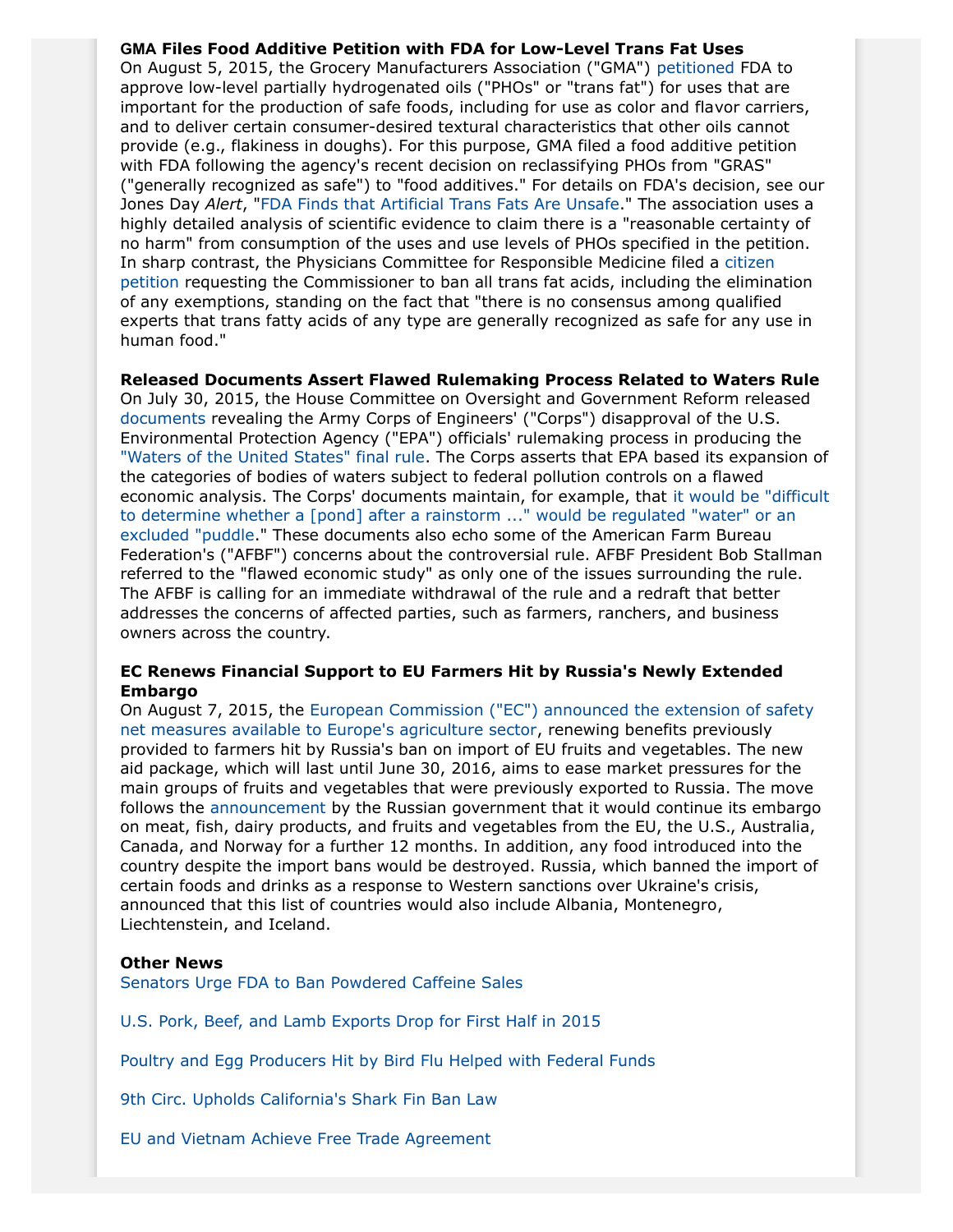# **Regulatory Updates**

## **FDA Issues Draft Guidance on Declaring Small Amounts of Nutrients and Dietary Ingredients on Nutrition Labels**

In the July 30, 2015, *[Federal Register](http://www.gpo.gov/fdsys/pkg/FR-2015-07-30/pdf/2015-18655.pdf)*, FDA announced the availability of a draft guidance for industry titled "FDA's Policy on Declaring Small Amounts of Nutrients and Dietary Ingredients on Nutrition Labels: Guidance for Industry." The guidance, when finalized, will describe FDA's policy on how to determine the amount to declare on the nutrition label for certain nutrients and dietary ingredients that are present in a small amount. *Comments are due September 28, 2015*.

#### **FDA Confirms Effective Date of Final Rule on Mica-Based Pearlescent Pigments**

In the August 4, 2015, *[Federal Register](http://www.gpo.gov/fdsys/pkg/FR-2015-08-04/pdf/2015-18996.pdf),* FDA confirmed the effective date of July 9, 2015, for the [final rule](http://www.gpo.gov/fdsys/pkg/FR-2015-06-08/pdf/2015-13834.pdf) published on June 8, 2015. The final rule amends the color additive regulations to expand the permitted uses of mica-based pearlescent pigments prepared from titanium dioxide and mica as color additives in cordials, liqueurs, flavored alcoholic malt beverages, wine coolers, cocktails, nonalcoholic cocktail mixers, and mixes, and in egg decorating kits for coloring shell eggs.

## **FDA Issues Final Guidance for Use of Nanomaterials in Animal Food**

In the August 5, 2015, *[Federal Register](http://www.gpo.gov/fdsys/pkg/FR-2015-08-05/pdf/2015-19179.pdf)*, FDA announced the availability of a final guidance titled "Use of Nanomaterials in Food for Animals," which describes FDA's perspective regarding the use of nanomaterials or the application of nanotechnology in animal food. The purpose of the guidance is to help interested parties and the industry in determining what issues may arise relating to the safety or regulatory status of animal food containing nanomaterials or using nanotechnology. For this guidance, FDA considered the comments requested on the draft guidance of June 2014. *Comments are due at any point*.

#### **FDA and Health Canada Publish Assessment on Risk of Listeriosis from Soft-Ripened Cheese**

In the August 3, 2015, *[Federal Register](http://www.gpo.gov/fdsys/pkg/FR-2015-08-03/pdf/2015-18960.pdf),* FDA and Health Canada announced the availability of the "[Joint Food and Drug Administration/Health Canada—Santé Canada](http://www.fda.gov/downloads/food/foodscienceresearch/ucm338617.pdf) [Quantitative Assessment of the Risk of Listeriosis From Soft-Ripened Cheese Consumption](http://www.fda.gov/downloads/food/foodscienceresearch/ucm338617.pdf) [in the United States and Canada.](http://www.fda.gov/downloads/food/foodscienceresearch/ucm338617.pdf)" The assessment will help FDA and Health Canada to evaluate the effects of factors such as the microbiological status of milk, cheesemanufacturing steps, and conditions during distribution and storage on the overall risk of invasive listeriosis to the consumer of soft-ripened cheese in the United States or Canada.

## **FDA Requests Comments to Evaluate Risk of Foodborne Illness from Consumption of Cheese**

In the August 3, 2015, *[Federal Register](http://www.gpo.gov/fdsys/pkg/FR-2015-08-03/pdf/2015-18972.pdf),* FDA published a request for comments and scientific data and information that would assist in identifying and evaluating intervention measures that might have an effect on the presence of bacterial pathogens in cheese manufactured from unpasteurized milk. *Comments are due November 2, 2015*.

**FDA Announces Adisseo France S.A.S. Filed Food Additive Petition for Animal Use** In the August 13, *[Federal Register](http://www.gpo.gov/fdsys/pkg/FR-2015-08-13/pdf/2015-19884.pdf)*, FDA announced Adisseo France S.A.S. filed a petition proposing that the food additive regulations be amended to provide for the safe use of selenomethionine hydroxy analogue as a source of selenium in feed for chickens, turkeys, swine, dairy cattle, and beef cattle. The petitioner has requested a categorical exclusion from preparing an environmental assessment or environmental impact statement, for which FDA requests *comments be submitted by September 14, 2015*.

## **AMS Issues Final Rule Amending U.S. Antitrust Laws, Immunity, and Liability Under Marketing Order Programs**

In the July 30, 2015, *[Federal Register](http://www.gpo.gov/fdsys/pkg/FR-2015-07-30/pdf/2015-18700.pdf)*, USDA's Agricultural Marketing Service ("AMS") issued a final rule amending the general regulations for federal fruit, vegetable, and specialty crop marketing agreements and marketing orders that would accentuate the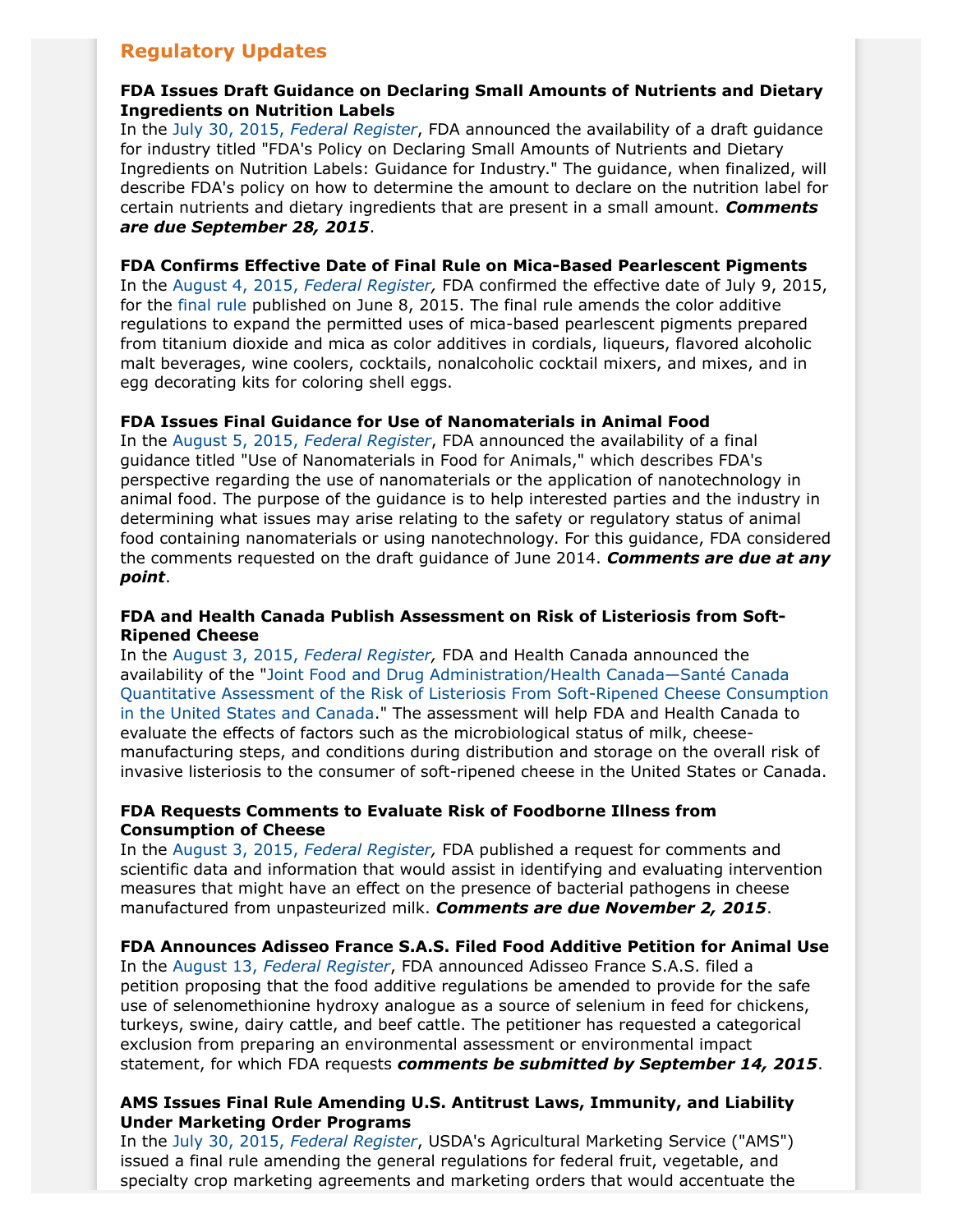applicability of U.S. antitrust laws to marketing order programs' domestic and foreign activities. This action advises marketing order board and committee members and personnel of the restrictions, limitations, and liabilities imposed by those laws. *Final rule is effective July 31, 2015*.

# **AMS Announces Public Hearing on Proposed Rulemaking to Establish Federal Milk Marketing Order**

In the August 6, 2015, *[Federal Register](http://www.gpo.gov/fdsys/pkg/FR-2015-08-06/pdf/2015-18704.pdf)*, USDA's AMS announced a public hearing to consider and take evidence on a proposal to establish a federal milk marketing order to regulate the handling of milk in the entire state of California. USDA received four proposals from interested parties, some of which include certain milk pricing and pooling provisions not found in current federal milk orders. Additional features would recognize California quota premium and fluid milk fortification values. None of these proposals would modify any existing federal milk marketing orders. The hearing will be held on September 22, 2015, in Clovis, California.

#### **AMS Issues Proposed Rule Addressing NOSB's Recommendations to Secretary on USDA National List**

In the July 30, 2015, *[Federal Register](http://www.gpo.gov/fdsys/pkg/FR-2015-07-30/pdf/2015-18699.pdf)*, USDA's AMS issued a proposed rule addressing recommendations by the National Organic Standards Board ("NOSB") to the Secretary of Agriculture pertaining to the 2015 Sunset Review of substances on USDA's National List of Allowed and Prohibited Substances ("National List"). Consistent with the recommendations from the NOSB, this proposed rule would remove: (i) two nonorganic agricultural substances from the National List for use in organic handling—marsala and sherry fortified cooking wines, and (ii) two listings for synthetic substances allowed for use in organic crop production on the National List—streptomycin and tetracycline, as their use exemptions expired on October 21, 2014. *Comments are due August 31, 2015.*

#### **NRCS Issues Notice of Availability for VPA-HIP**

In the August 4, 2015, *[Federal Register](http://www.gpo.gov/fdsys/pkg/FR-2015-08-04/pdf/2015-19036.pdf)*, USDA's Natural Resources Conservation Service ("NRCS") determined that implementing the Voluntary Public Access and Habitat Incentive Program ("VPA-HIP") is not a major federal action significantly affecting the quality of the human environment and therefore an Environmental Impact Statement will not be prepared. The primary objective of VPA-HIP is to support state and tribal government programs that encourage owners and operators of privately held farm, ranch, and forest land to voluntarily make that land available for access by the public for hunting, fishing, and other wildlife-dependent recreation.

#### **AMS Announces ITDS Pilot Test for Electronic Submission of Data Related to Importation of Fruits, Vegetables, and Specialty Crops**

In the August 6, 2015, *[Federal Register](http://www.gpo.gov/fdsys/pkg/FR-2015-08-06/pdf/2015-19326.pdf)*, AMS announced a pilot test of the International Trade Data System ("ITDS") involving the electronic submission of data related to importations of fruits, vegetables, and specialty crops regulated by AMS, using the Partner Government Agency ("PGA") Message Set component of the Automated Commercial Environment ("ACE") system. The pilot program will test the electronic transmission of AMS data through the U.S. Customs and Border Protection's ("CBP") ACE program, known as PGA Message Set, which enables importers and brokers to electronically transmit data required by AMS directly to ACE. This electronic process will replace the paper-based process currently used. The notice also invites importers and brokers who are importing commodities subject to section 8e regulations to request participation in the AMS pilot, and invites public comment on any aspects of the pilot.

#### **APHIS Announces Pilot Plan to Test and Assess ITDS for Electronic Submission of Lacey Act Import Declaration Data for Plants and Paper Products**

In the August 6, 2015, *[Federal Register](http://www.gpo.gov/fdsys/pkg/FR-2015-08-06/pdf/2015-19343.pdf)*, USDA's Animal and Plant Health Inspection Service ("APHIS") announced that it and CBP have developed a pilot plan to test and assess the ITDS for the electronic submission of Lacey Act import declaration data in certain ports. The pilot test will use APHIS PGA Message Set and the Automated Broker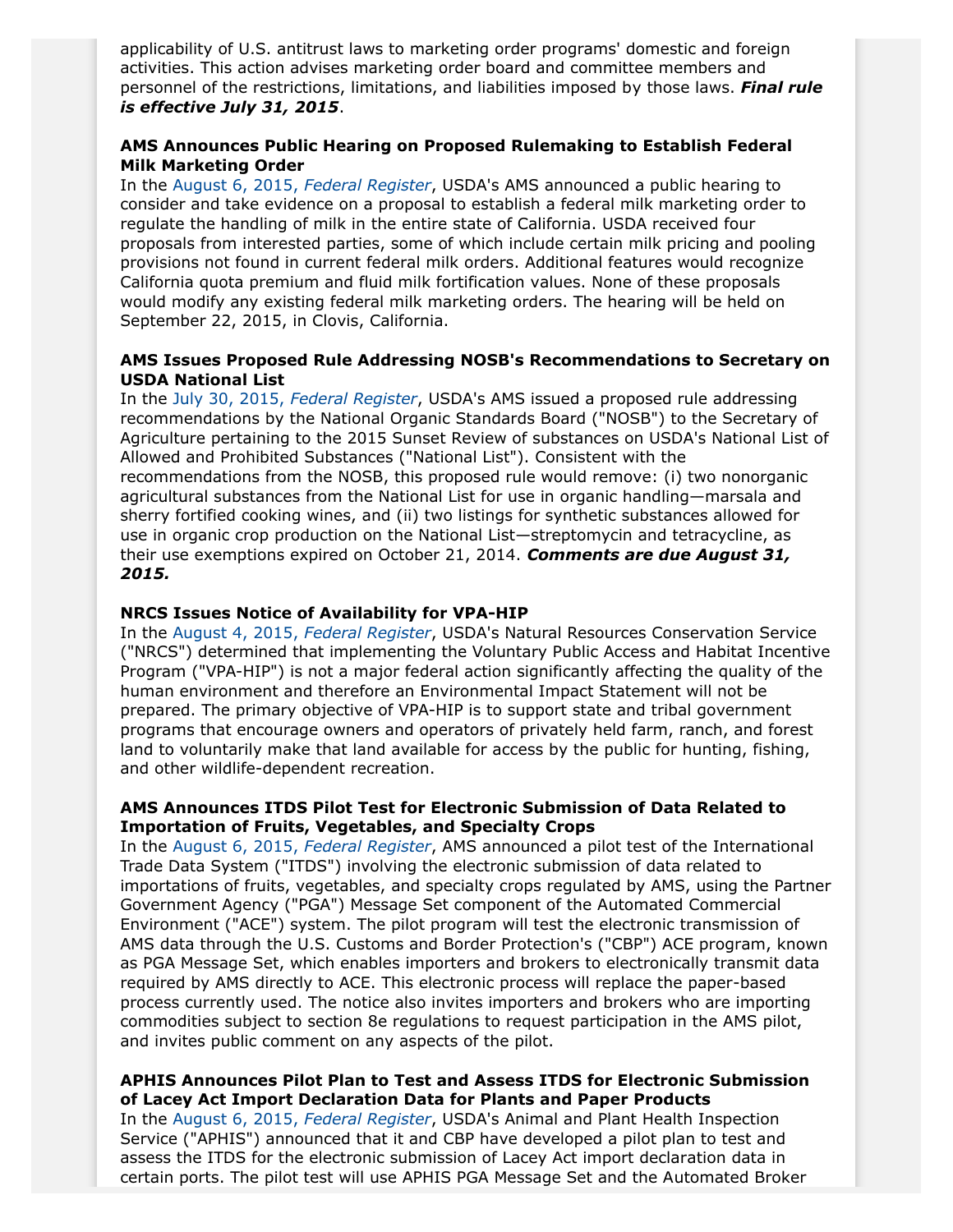Interface to transmit, and the ACE to process, trade data required by the Lacey Act for the importation of plant and paper products. *Comments are accepted during the duration of the test commencing on August 6, 2015*.

#### **FSN Seeks Comments for Procurement and Implementation of Electronic Benefit Transfer Services**

In the [August 12, 2015,](http://www.gpo.gov/fdsys/pkg/FR-2015-08-12/pdf/2015-19794.pdf) *Federal Register*, USDA's Food and Nutrition Service ("FNS") announced its interest in identifying ways to stimulate increased competition in the electronic benefit transfer ("EBT") marketplace and identify procurement or systems features that are barriers to new entrants. EBT systems are used by the Supplemental Nutrition Assistance Program ("SNAP") and Special Supplemental Nutrition Program for Women, Infants, and Children ("WIC") state agencies, using magnetic stripe cards similar to debit or credit cards. FNS is seeking comments from EBT stakeholders and other financial payment industry members and interested parties, to improve procurement of the delivery of EBT transaction processing services through modifications to, or replacement of, the existing business model. *Comments are due October 24, 2015.*

#### **GIPSA Extends Comment Period on Request for Information Regarding Regulation Issued Under the Packers and Stockyard Act**

In the [August 10, 2015,](http://www.gpo.gov/fdsys/pkg/FR-2015-08-10/pdf/2015-19528.pdf) *Federal Register*, Grain Inspection, Packers and Stockyards Administration ("GIPSA") announced an extension to the request for information period, to provide an opportunity for interested parties to submit written comments in response to the GIPSA regulations that address circumstances under which a market agency selling livestock on a commission basis may permit its owners, officers, and employees to purchase livestock from consignments to the market. *Comments are due October 13, 2015*.

#### **APHIS Adds Two Treatment Options for Use in Controlling Imported Fire Ant**

In the [August 11, 2015,](http://www.gpo.gov/fdsys/pkg/FR-2015-08-11/pdf/2015-19700.pdf) *Federal Register*, USDA's APHIS advised the public that they have determined that it is necessary to add to the Plant Protection and Quarantine Treatment Manual two treatment options for use in controlling Imported Fire Ant ("IFA"). The treatments comprise: (i) the addition of two insecticidal baits, Abamectin and Metaflumizone, to the list of chemicals already allowed in the IFA program, and (ii) the modification of the technique used to apply the Chlorpyrifos (Insecticide) drench treatment for use in control of IFA. Additionally, APHIS prepared treatment evaluation documents and a supplemental environmental assessment. *Comments are due October 13, 2015*.

#### **APHIS Publishes FEIS Regarding Feral Swine Damage Management**

In the [August 11, 2015,](http://www.gpo.gov/fdsys/pkg/FR-2015-08-11/pdf/2015-19699.pdf) *Federal Register*, USDA's APHIS advised the public of their Final Environmental Impact Statement ("FEIS"), titled "Feral Swine Damage Management: A National Approach," which evaluates ways to reduce the damage and risks stemming from feral swine in the U.S., Guam, Puerto Rico, U.S. Virgin Islands, the Northern Mariana Islands, and American Samoa. In addition, APHIS announces the availability of the [record](http://www.aphis.usda.gov/wps/portal/aphis/ourfocus/wildlifedamage?1dmy&urile=wcm%3apath%3a%2Faphis_content_library%2Fsa_our_focus%2Fsa_wildlife_damage%2Fsa_operational_activities%2Fsa_feral_swine%2Fct_eis) [of decision](http://www.aphis.usda.gov/wps/portal/aphis/ourfocus/wildlifedamage?1dmy&urile=wcm%3apath%3a%2Faphis_content_library%2Fsa_our_focus%2Fsa_wildlife_damage%2Fsa_operational_activities%2Fsa_feral_swine%2Fct_eis) to implement the preferred alternative of the FEIS. *The record of decision is effective August 11, 2015*.

#### **USDA Announces Solicitation for Nominations for the National Genetic Resources Advisory Council**

In the [August 10, 2015,](http://www.gpo.gov/fdsys/pkg/FR-2015-08-10/pdf/2015-19573.pdf) *Federal Register*, USDA announced the solicitation of nominations to fill five vacancies on the National Genetic Resources Advisory Council ("NGRC"), which is a subcommittee of the National Agricultural Research, Extension, Education, and Economics ("NAREEE") Advisory Board. The NAREEE formulates recommendations on actions and policies for the collection, maintenance, and utilization of genetic resources; makes recommendations for coordination of genetic resources plans of several domestic and international organizations; and advises the NGRC Director of new and innovative approaches to genetic resources conservation. *Nominations are due August 28, 2015*.

#### **Other USDA Announcements**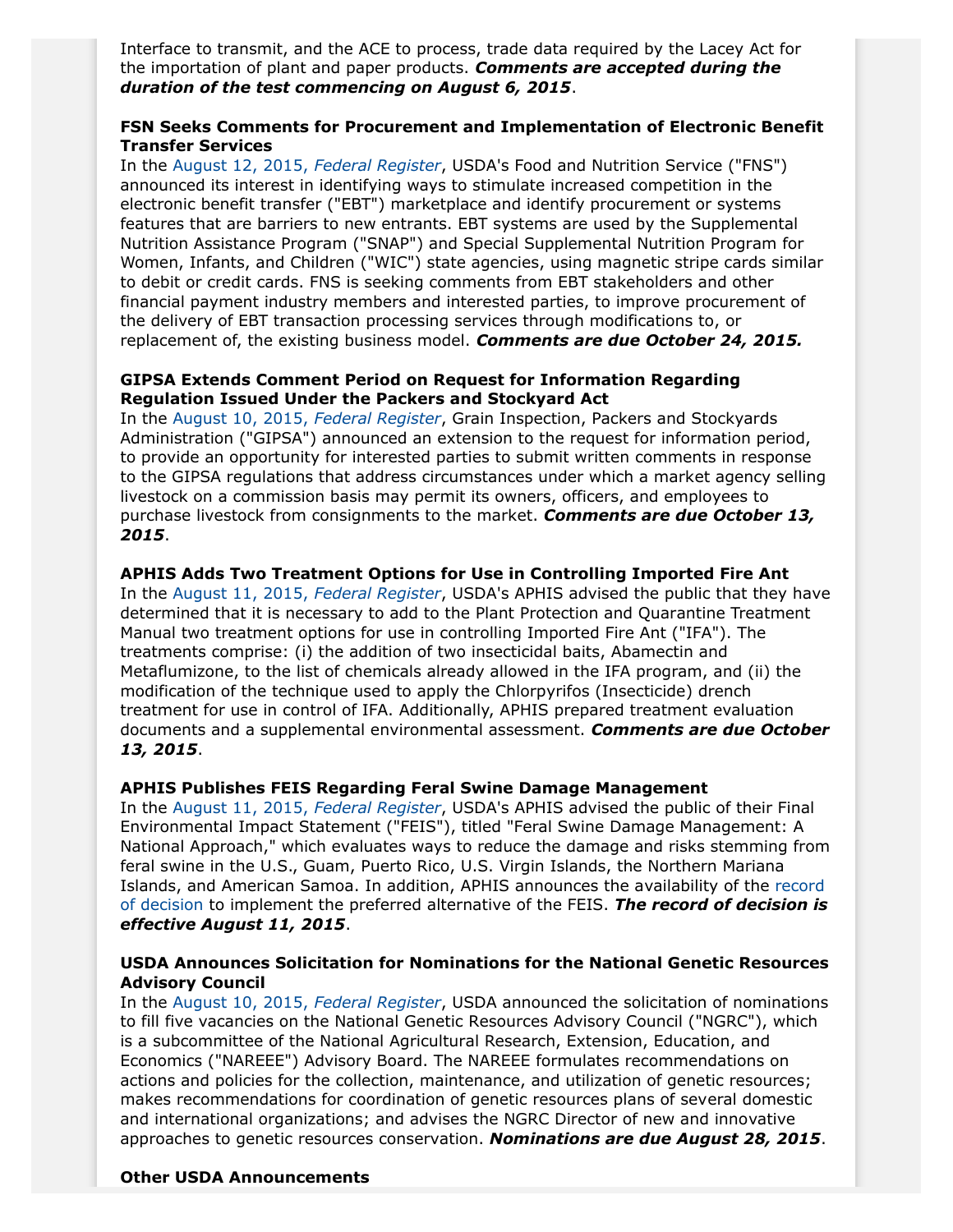- Foreign Agricultural Service Announces an Importation of Certain Dairy Articles License Fee of \$250 for 2016 TRQ
- USDA Issues Final Rule on 2015 Dairy Tariff-Rate Import Quota Licensing Regulation
- APHIS Affirms Determination to Amend Hot Water Treatment Schedule T102-a in Plant Protection and Quarantine Treatment Manual to Extend it to Mango Commodities
- NRCS Gives Notice that an Environmental Impact Statement for Rehabilitation of Upper North River Watershed Dam No. 77, Augusta County, Virginia Will Not Be Prepared
- AMS Issues Final Rule Prescribing Late Payment and Interest Charges on Past Due Assessments Under Processed Raspberry Promotion, Research, and Information Order
- AMS Withdraws Proposed Rule to Establish Regulation for Farmers' Market Promotion Program
- USDA Proposes Rule to Implement California Walnut Board's Recommendation to Increase Walnut Assessment Rate
- USDA's OIG Proposes to Revise its Systems of Records
- APHIS Issues Technical Amendment to Final Rule Concerning Importation of Fresh Unshu Oranges from Japan into the United States
- APHIS Issues Amendment to Asian Longhorned Beetle Regulation Removing Manhattan, Staten Island, and the Counties of Suffolk and Norfolk in Massachusetts from List of Quarantined Areas
- Federal Crop Insurance Corporation Issues Correction of Final Regulation for Macadamia Tree Crop Insurance Provisions
- APHIS Received Petition from Monsanto Company Seeking Determination of Nonregulated Status for Maize Designate as MON 87419

# **USDA Announced the Following Proposed Information Collections:**

- Specialty Crops Inspection Division Order Forms
- Cost of Pollination Survey
- Field Crops Production
- Voluntary Recalls of Meat and Poultry Products
- 7 CFR part 1980-E, Business and Industry Loan Program
- Information Collection for Document Delivery Services
- Request for Aerial Photography
- Food Programs Reporting System

## **USDA Announced the Following Information Collection Has Been Revised and/or Extended:**

• USDA/1890 National Scholars Program Application

## **USDA Announced the Following Information Collections Have Been Submitted to OMB:**

- 7 CFR 1944-I, "Self-Help Technical Assistance Grants"
- Domestic Quarantines
- Requirements to Notify FSIS of Adulterated or Misbranded Product, Prepare and Maintain Written Recall Procedures, and Document Certain HACCP Reassessments

#### **USDA Announced the Following Information Collections are Requesting an Extension of or Revision to the Following Previously Approved Information Collections:**

• Export Certificate Request Forms

## **FDA Announced the Opportunity to Comment on the Following Proposed Information Collections:**

• Improving Food Safety and Defense Capacity of the State and Local Level: Review of State and Local Capacities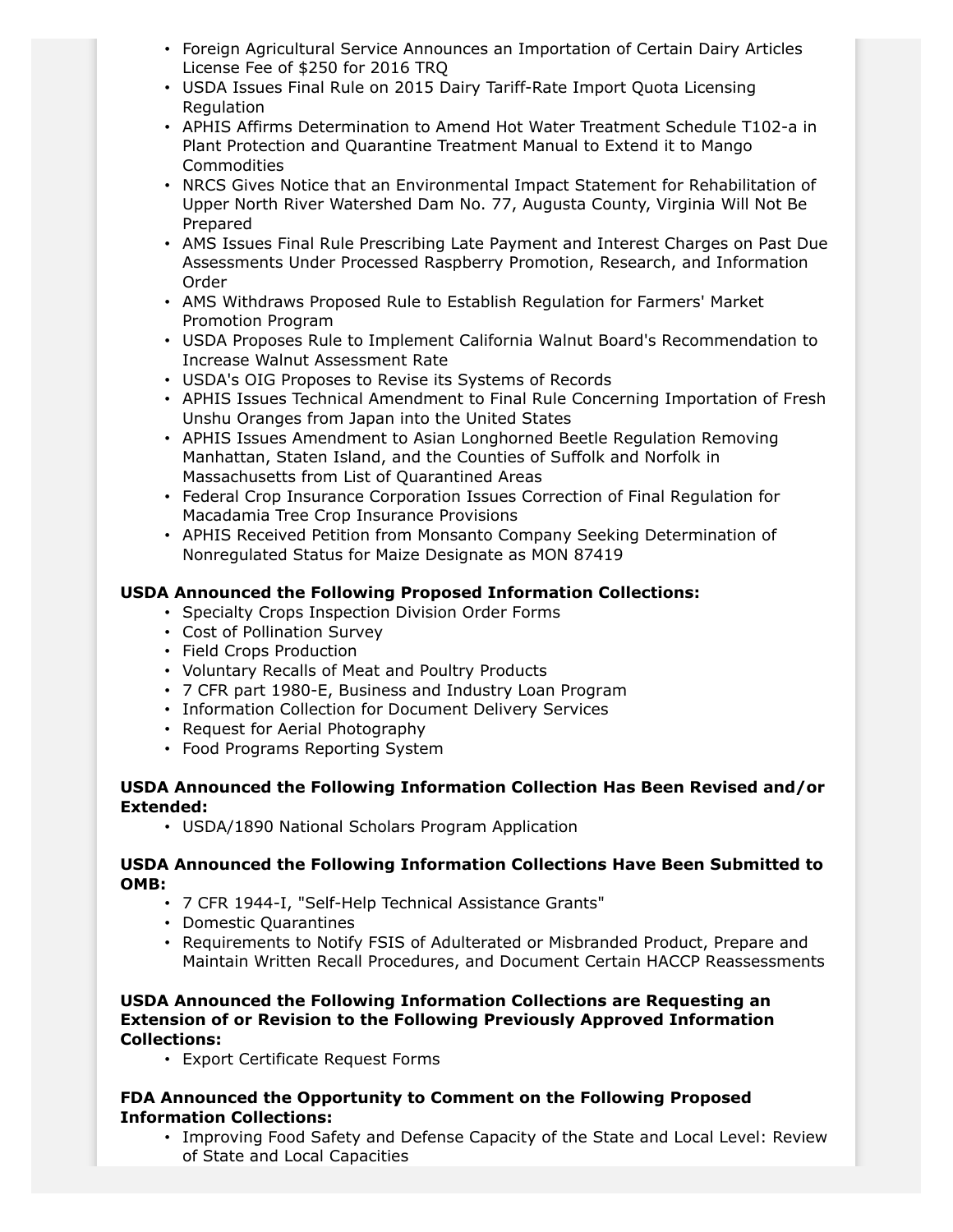• Labeling of Certain Beers Subject to Labeling Jurisdiction of the Food and Drug Administration

#### **FDA Announced the Following Information Collections Have Been Submitted to OMB:**

- Veterinary Feed Directive
- State Enforcement Notifications
- Regulations Under the Federal Import Milk Act
- Irradiation in the Production, Processing, and Handling of Food

#### **FDA Issued the Following Draft and Final Guidance Documents**

*[Draft Guidance for Industry: FDA's Policy on Declaring Small Amounts of Nutrients and](http://links.govdelivery.com/track?type=click&enid=ZWFzPTEmbWFpbGluZ2lkPTIwMTUwNzMwLjQ3Njk3MDYxJm1lc3NhZ2VpZD1NREItUFJELUJVTC0yMDE1MDczMC40NzY5NzA2MSZkYXRhYmFzZWlkPTEwMDEmc2VyaWFsPTE3MTY2NzIwJmVtYWlsaWQ9bW1vcmVub0Bqb25lc2RheS5jb20mdXNlcmlkPW1tb3Jlbm9Aam9uZXNkYXkuY29tJmZsPSZleHRyYT1NdWx0aXZhcmlhdGVJZD0mJiY=&&&103&&&http://www.fda.gov/Food/GuidanceRegulation/GuidanceDocumentsRegulatoryInformation/ucm456062.htm?source=govdelivery&utm_medium=email&utm_source=govdelivery) [Dietary Ingredients on Nutrition Labels](http://links.govdelivery.com/track?type=click&enid=ZWFzPTEmbWFpbGluZ2lkPTIwMTUwNzMwLjQ3Njk3MDYxJm1lc3NhZ2VpZD1NREItUFJELUJVTC0yMDE1MDczMC40NzY5NzA2MSZkYXRhYmFzZWlkPTEwMDEmc2VyaWFsPTE3MTY2NzIwJmVtYWlsaWQ9bW1vcmVub0Bqb25lc2RheS5jb20mdXNlcmlkPW1tb3Jlbm9Aam9uZXNkYXkuY29tJmZsPSZleHRyYT1NdWx0aXZhcmlhdGVJZD0mJiY=&&&103&&&http://www.fda.gov/Food/GuidanceRegulation/GuidanceDocumentsRegulatoryInformation/ucm456062.htm?source=govdelivery&utm_medium=email&utm_source=govdelivery)*, July 30, 2015, *[Federal Register](http://www.gpo.gov/fdsys/pkg/FR-2015-07-30/pdf/2015-18655.pdf)*. *Comments are due September 28, 2015***.**

*[Guidance for Industry: Use of Nanomaterials in Food for Animals](http://www.fda.gov/ucm/groups/fdagov-public/@fdagov-av-gen/documents/document/ucm401508.pdf)*, August 5, 2015, *[Federal](http://www.gpo.gov/fdsys/pkg/FR-2015-08-05/pdf/2015-19179.pdf) [Register](http://www.gpo.gov/fdsys/pkg/FR-2015-08-05/pdf/2015-19179.pdf)*.

# **European Regulatory Updates**

#### **Risk Assessment of Soybeans 305423, MON 87705, and MON 87769 Remain Valid**

On July 30, 2015, the European Food Safety Authority ("EFSA") published its [response](http://www.efsa.europa.eu/en/supporting/pub/862e) to issues raised by two non-governmental organizations ("NGOs") (GeneWatch UK and TestBiotech) against three Commission Decisions to authorize the genetically modified ("GM") soybeans 305423, MON 87705, and MON 87769, which have altered fatty acid content. The NGOs argued that there is a lack of a specific guidance for assessing GM crops with significantly altered nutrient composition. In response, EFSA considers that the nutritional issues raised by such type of GM crops do not differ in principle from those arising from non-GM novel foods. Accordingly, EFSA concluded that conclusions of the previous risk assessment on soybeans 305423, MON 87705, and MON 87769 remain valid.

# **Upcoming Meetings, Workshops, and Conferences**

[Public Meeting of the National Advisory Committee on Microbiological Criteria for Foods,](http://www.gpo.gov/fdsys/pkg/FR-2015-08-12/pdf/2015-19748.pdf) **September 9–11, 2015**, in Washington, D.C.

[Public Meeting in Preparation for International Cooperation on Cosmetics Regulation](https://s3.amazonaws.com/public-inspection.federalregister.gov/2015-17248.pdf), **September 10, 2015**, in College Park, MD.

[Public Meeting of the Fruit and Vegetable Industry Advisory Committee](http://www.gpo.gov/fdsys/pkg/FR-2015-08-13/pdf/2015-19927.pdf), **September 15–16, 2015**, in Washington, D.C.

[Public Meeting of the Council for Native American Farming and Ranching Committee on](http://www.gpo.gov/fdsys/pkg/FR-2015-08-06/pdf/2015-19276.pdf) [USDA Programs and Activities, and Committee's Priorities,](http://www.gpo.gov/fdsys/pkg/FR-2015-08-06/pdf/2015-19276.pdf) **September 21–22, 2015**, in Washington, D.C.

[Public Hearing on Proposed Rulemaking to Establish Federal Milk Marketing Order](http://www.gpo.gov/fdsys/pkg/FR-2015-08-06/pdf/2015-18704.pdf), **September 22, 2015**, in Clovis, CA.

[Public Meeting of the Codex Alimentarius Commission Committee on Fish and Fishery](http://www.gpo.gov/fdsys/pkg/FR-2015-07-30/pdf/2015-18629.pdf) [Products](http://www.gpo.gov/fdsys/pkg/FR-2015-07-30/pdf/2015-18629.pdf)**, September 24, 2015**, in College Park, MD.

[EFSA's 2nd Scientific Conference](http://www.efsa.europa.eu/en/events/event/151014.htm), **October 14–16, 2015**, in Milan, Italy.